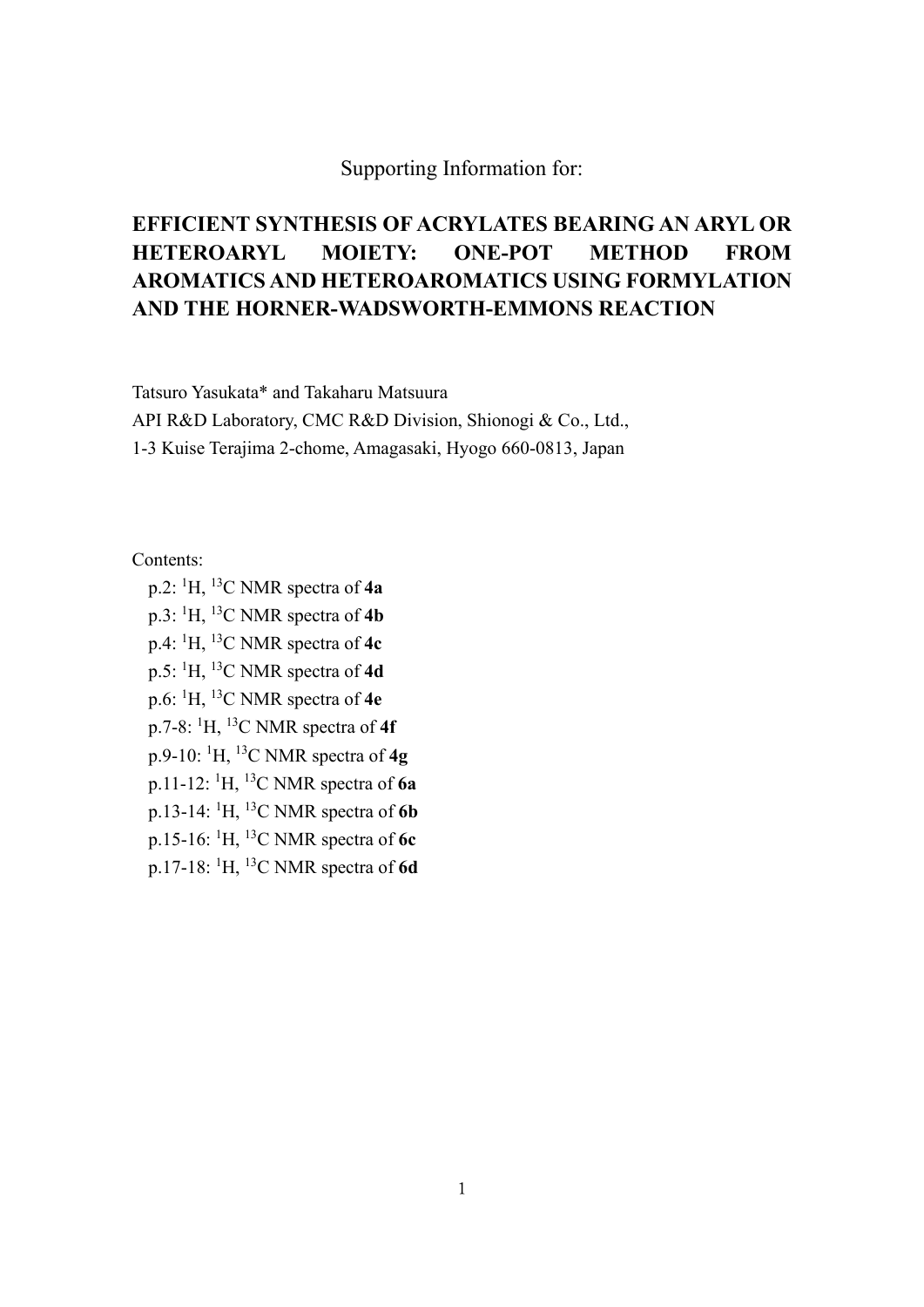

1 H NMR spectrum of **4a**





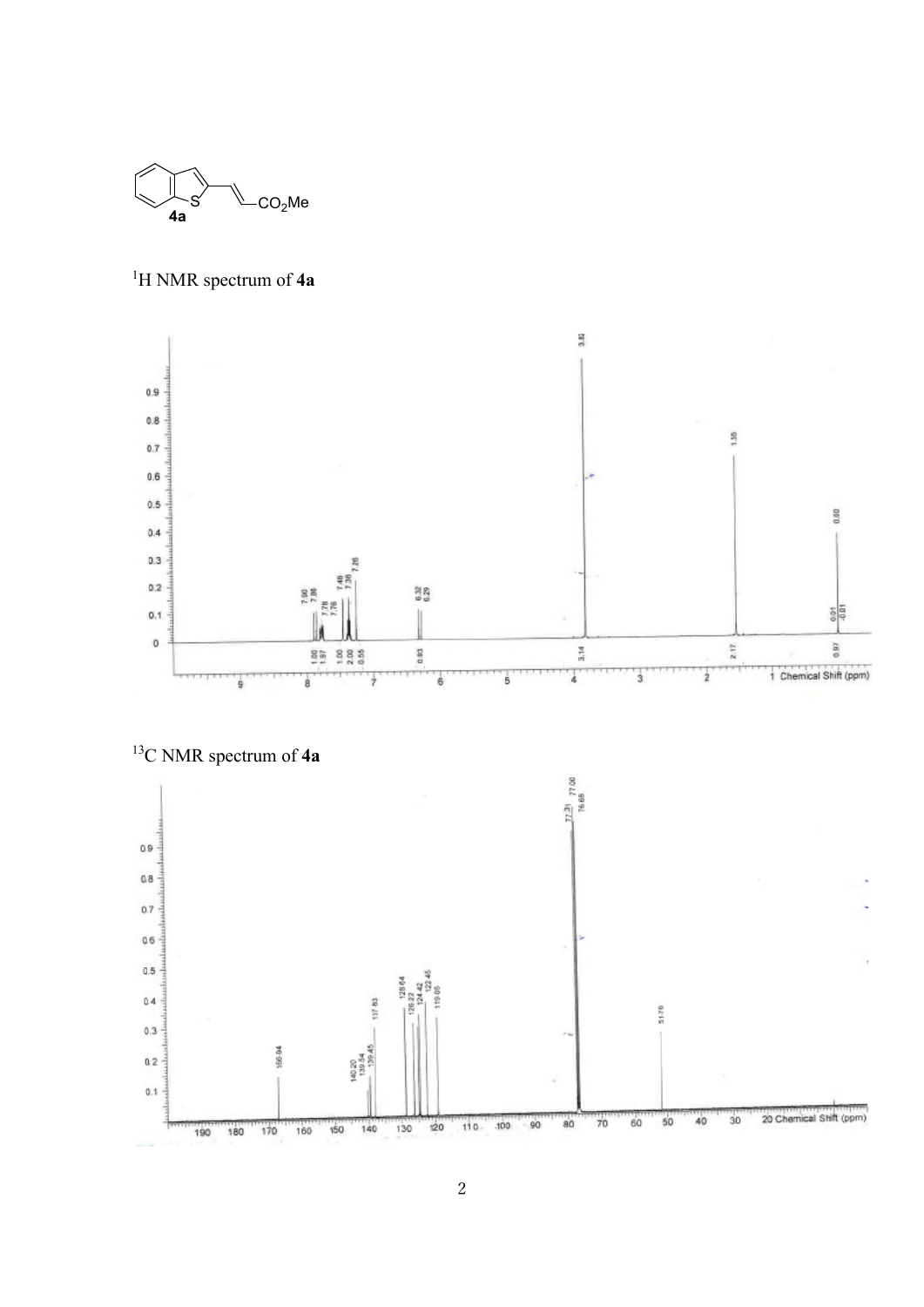

1 H NMR spectrum of **4b**



13 C NMR spectrum of **4b**

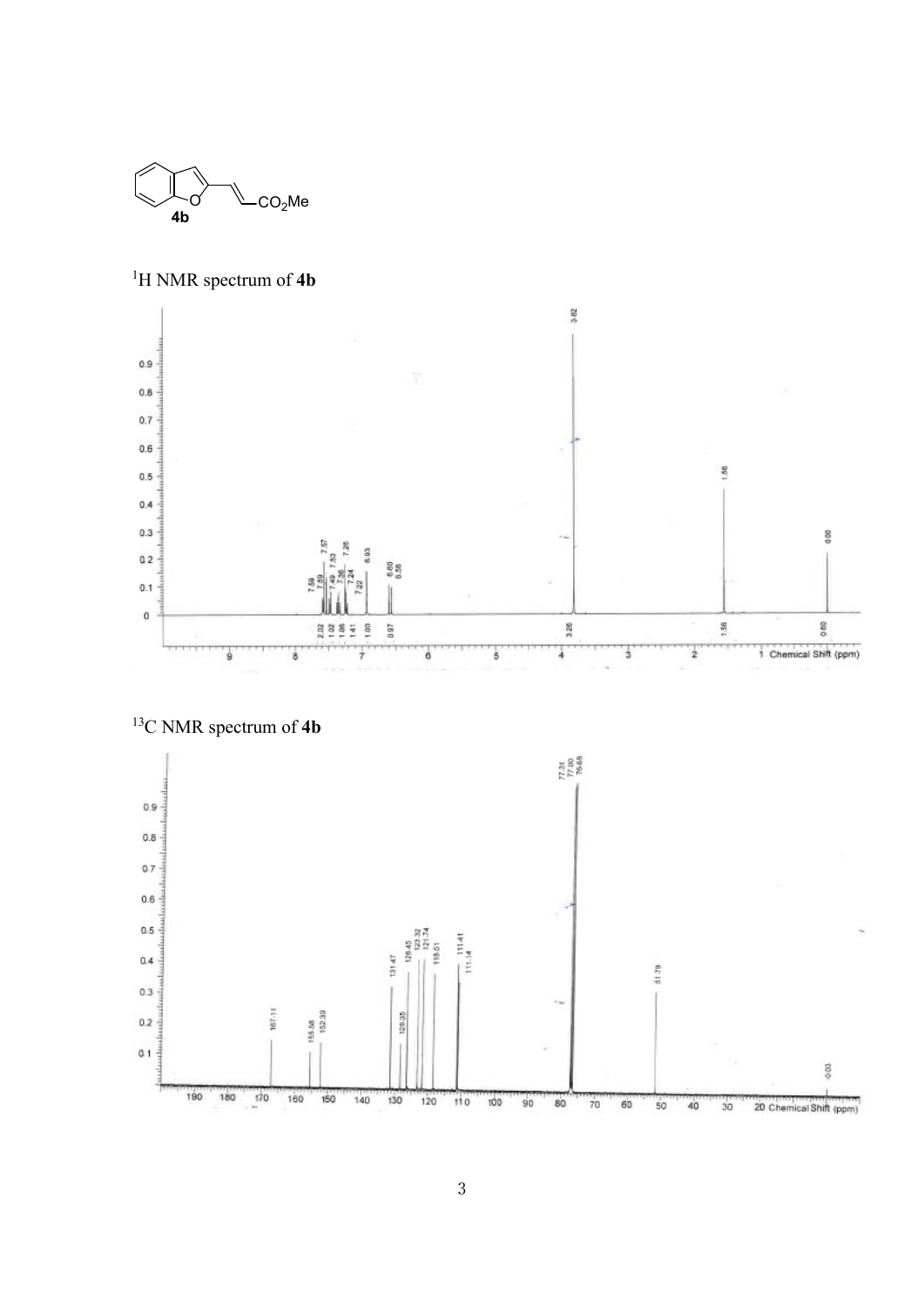

1 H NMR spectrum of **4c**





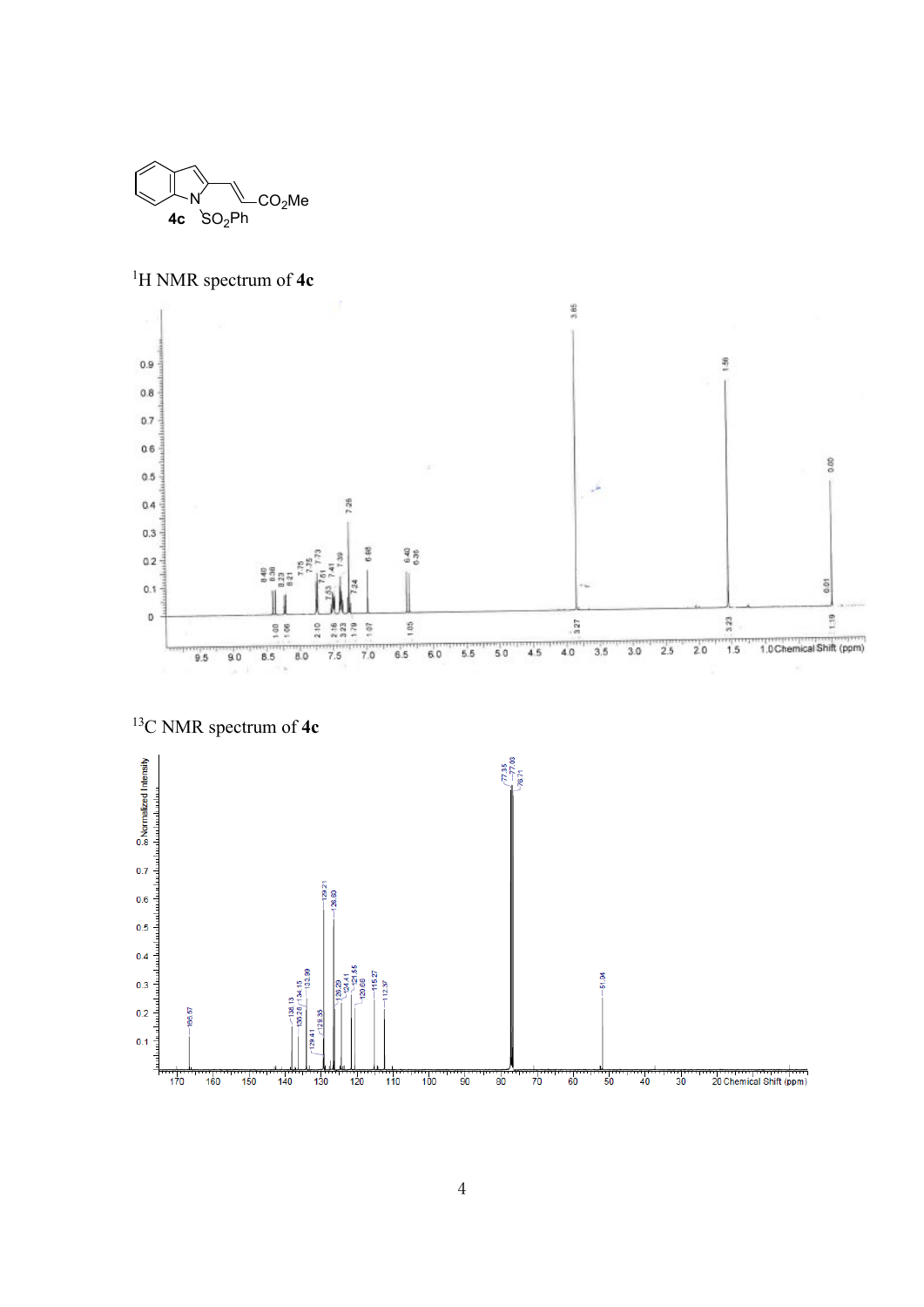

1 H NMR spectrum of **4d**



13 C NMR spectrum of **4d**

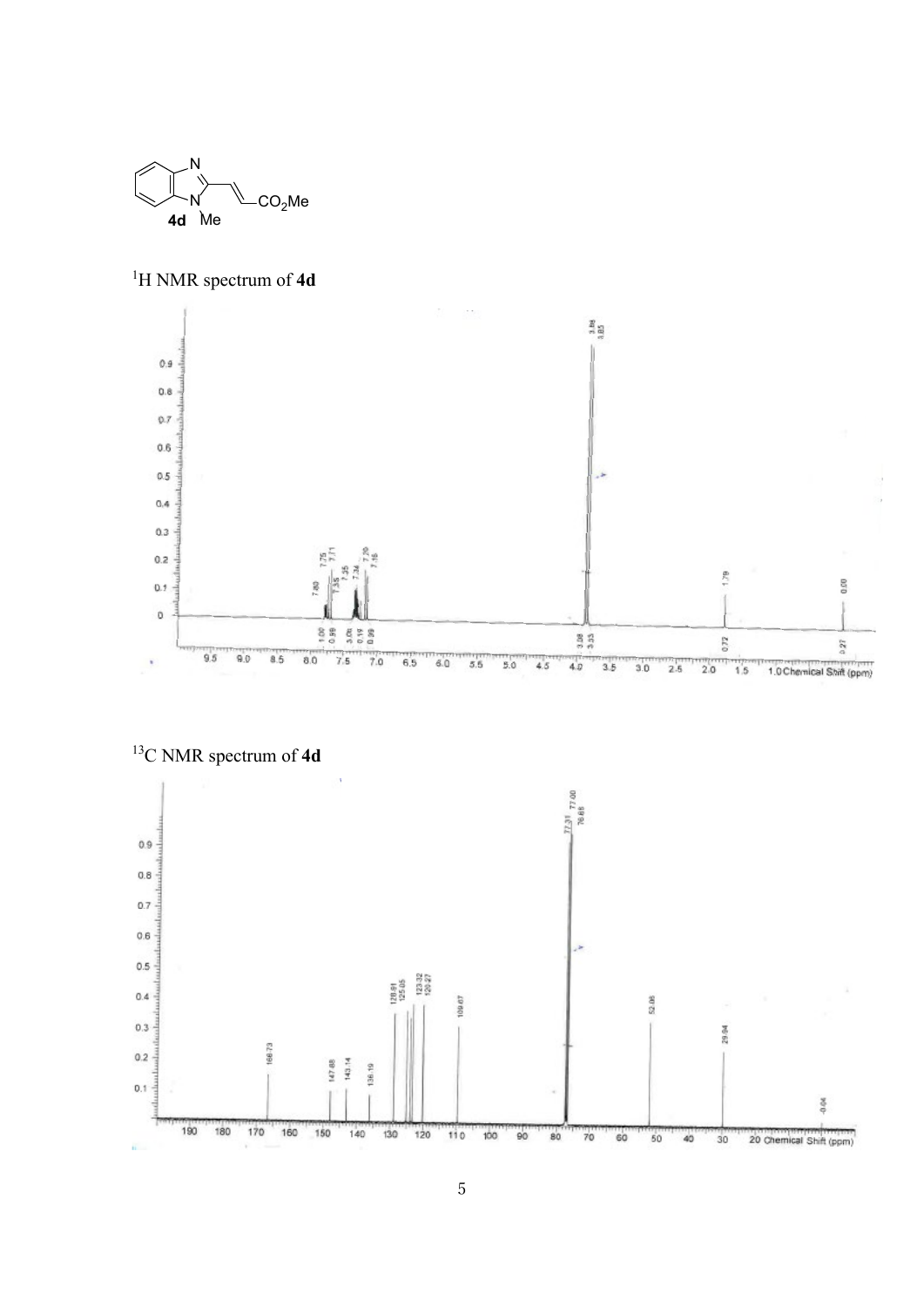

1 H NMR spectrum of **4e**





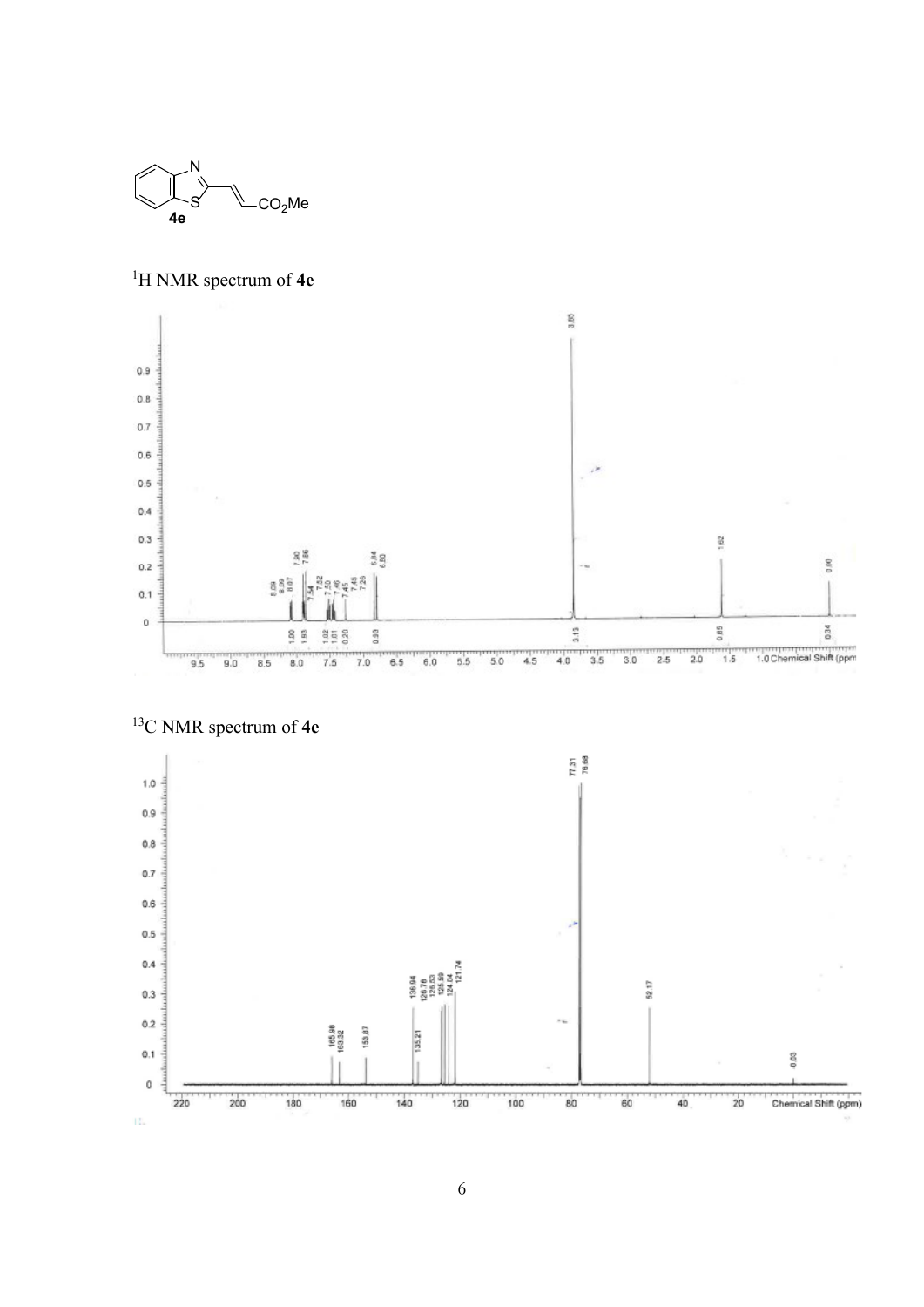

1 H NMR spectrum of **4f**

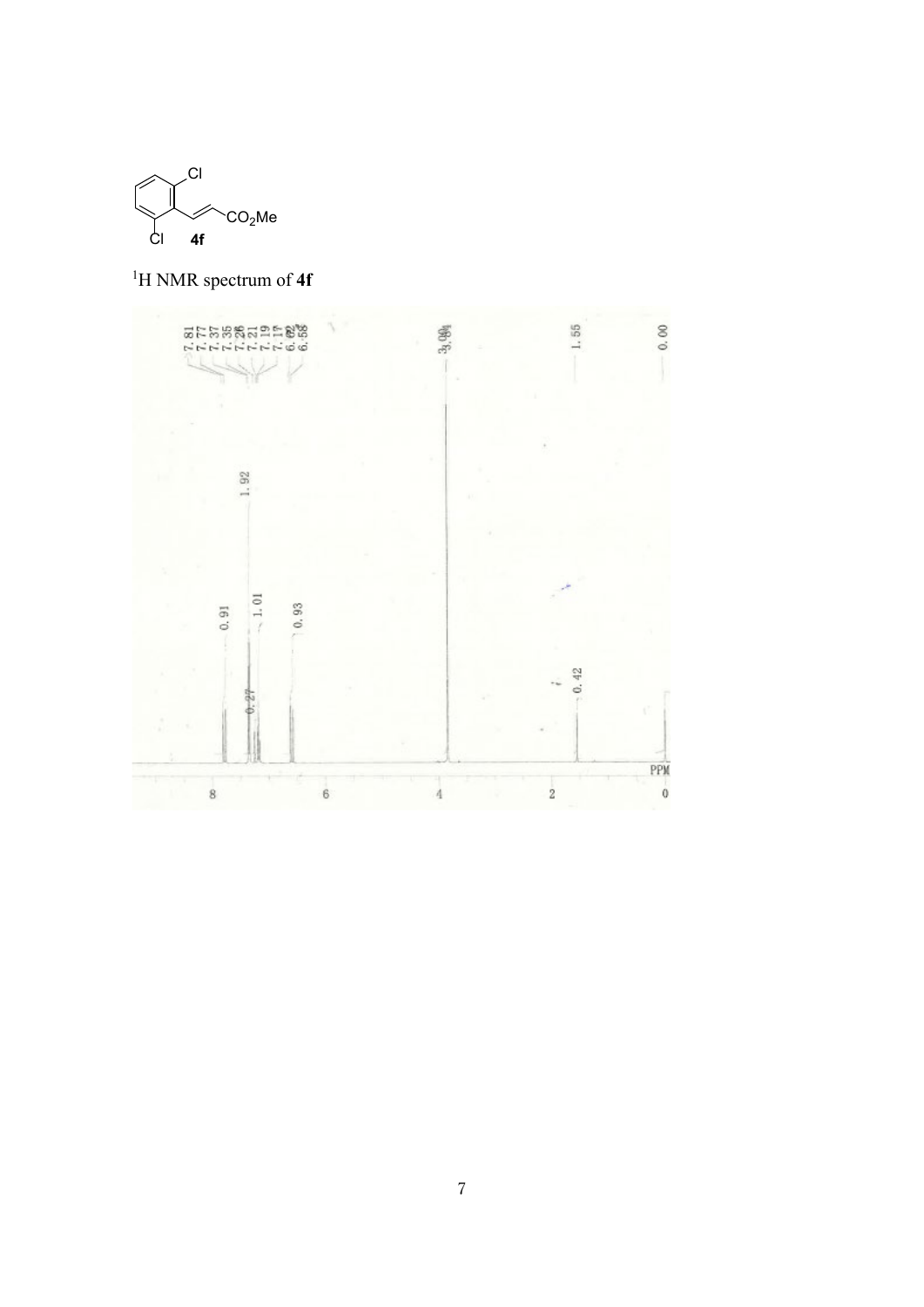C NMR spectrum of **4f**

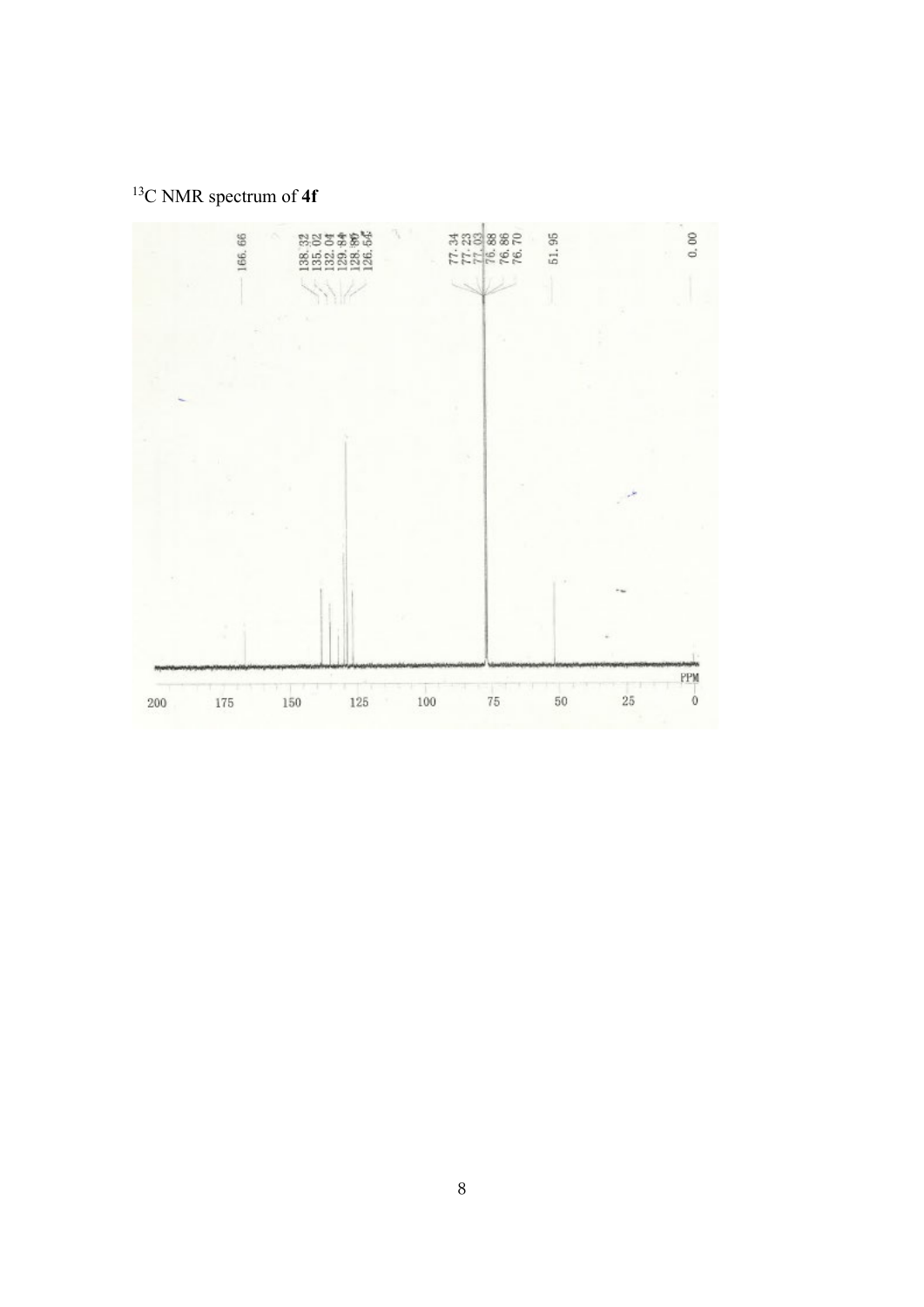

1 H NMR spectrum of **4g**

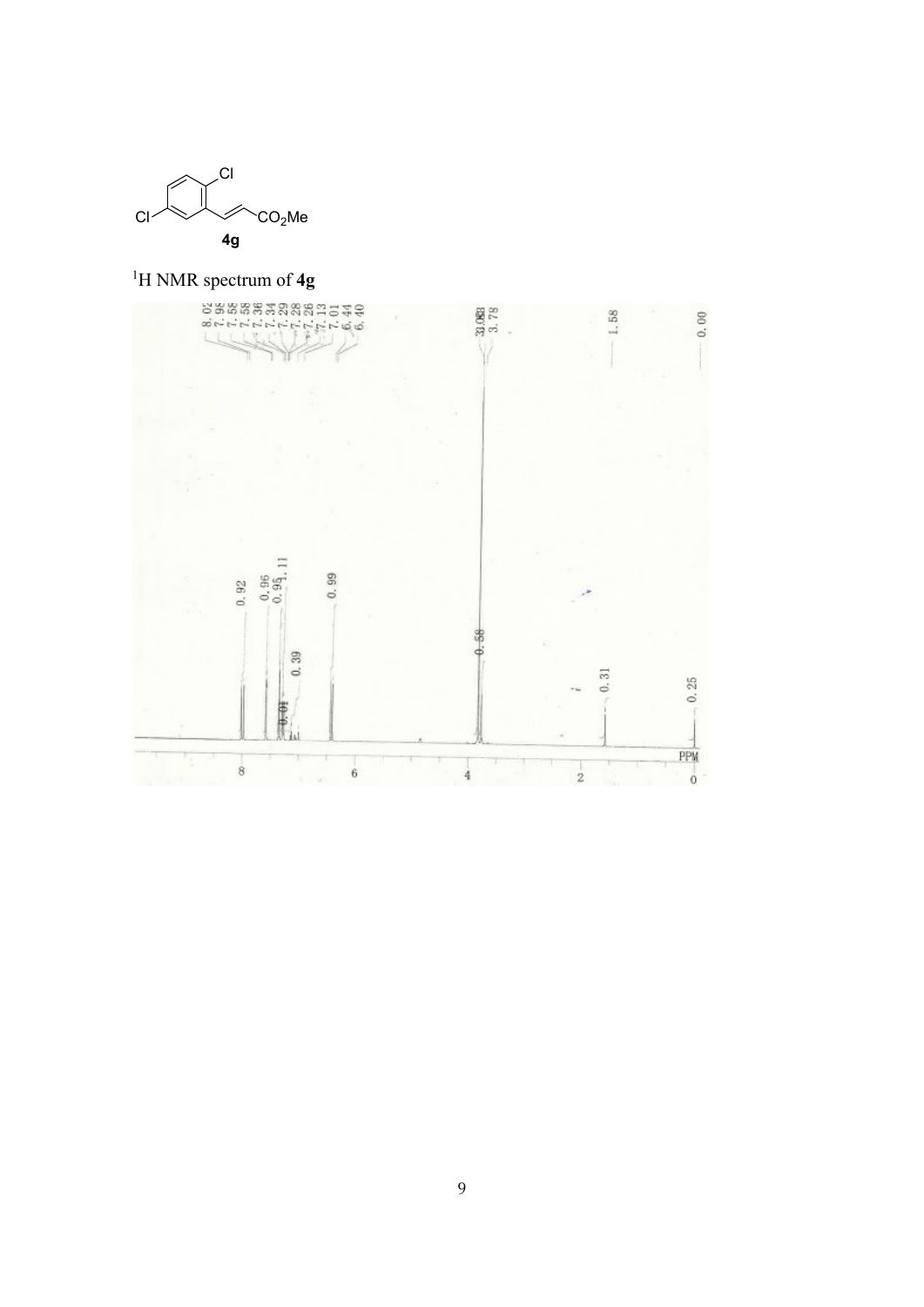C NMR spectrum of **4g**

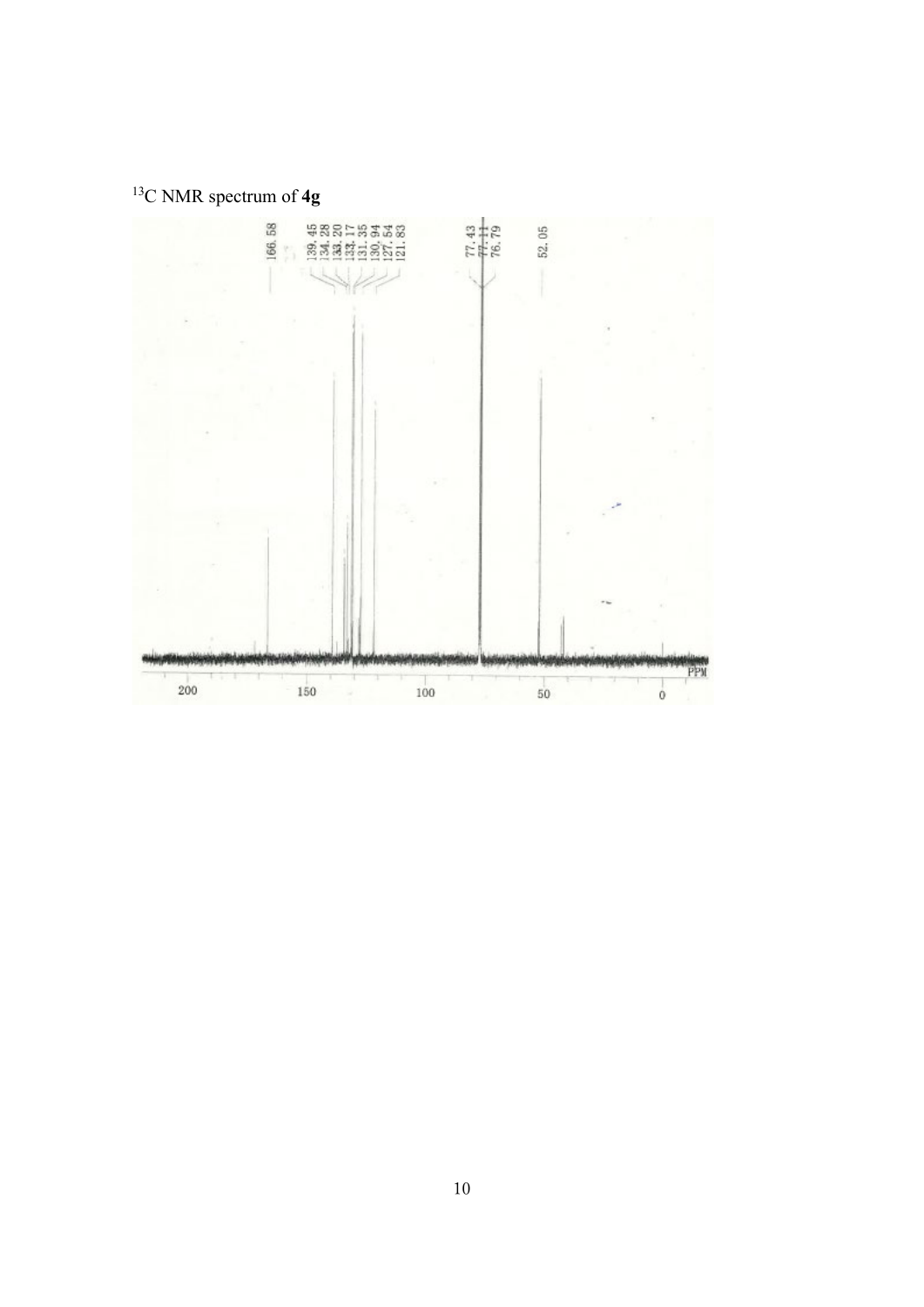

1 H NMR spectrum of **6a**

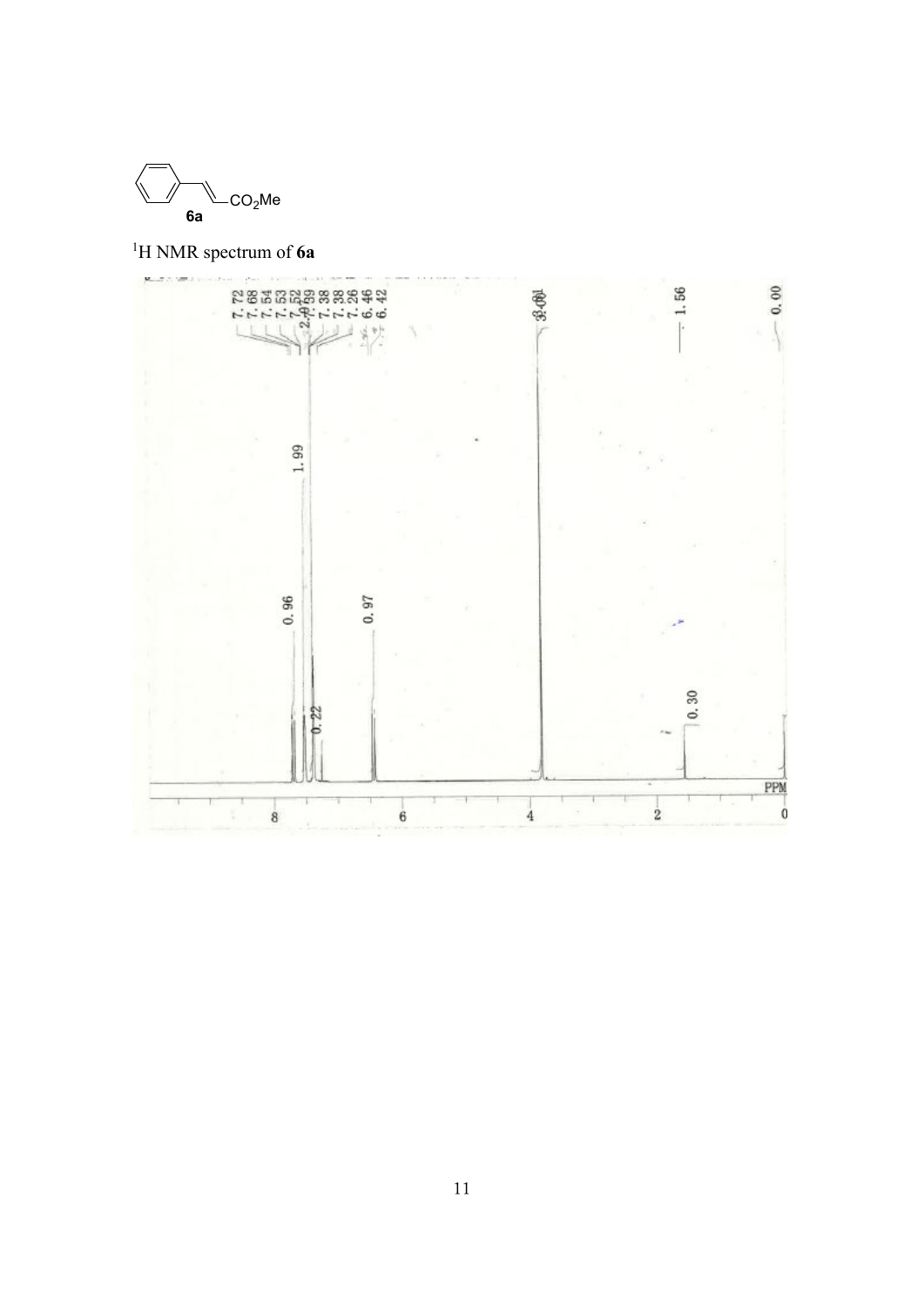C NMR spectrum of **6a**

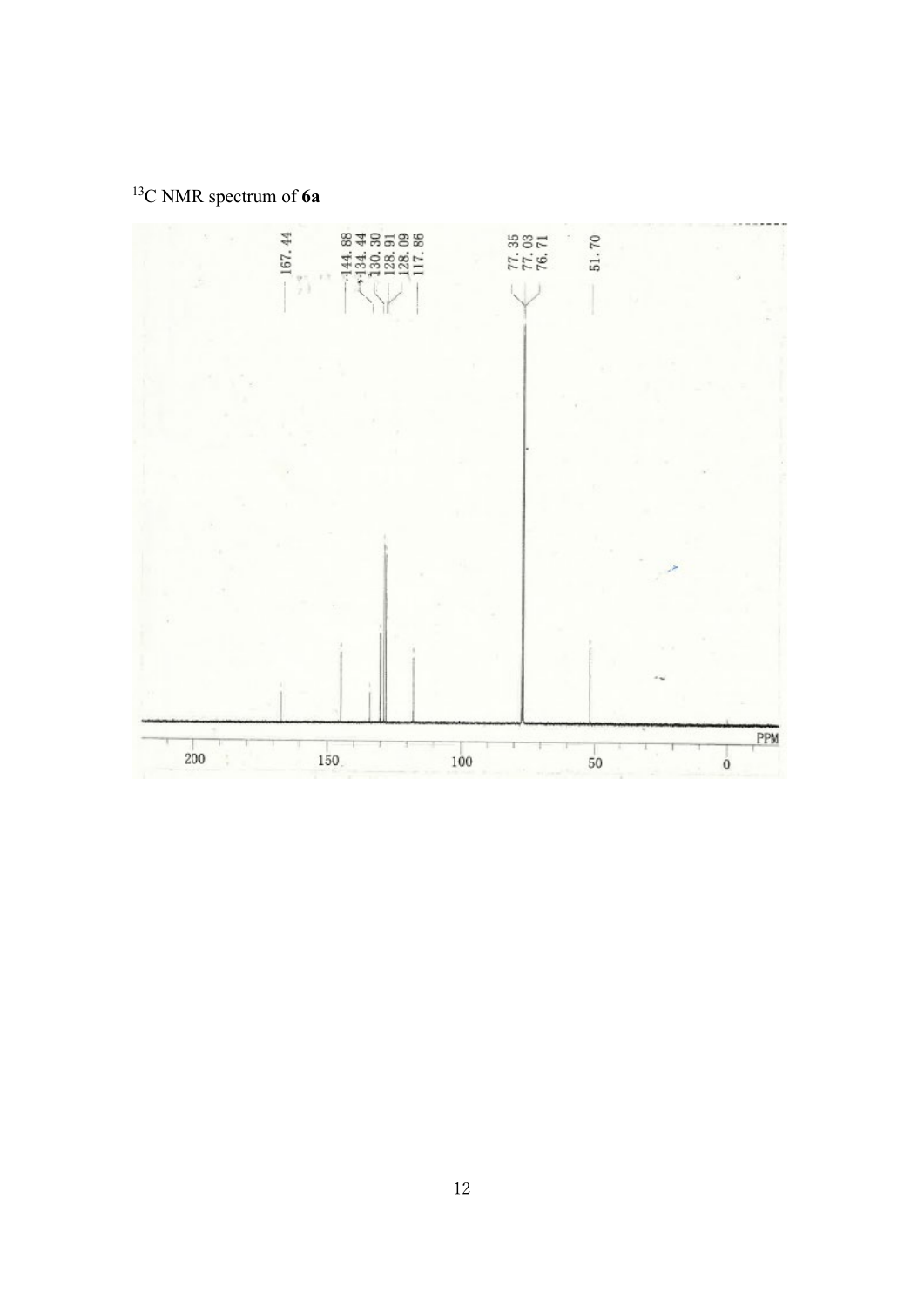

1 H NMR spectrum of **6b**

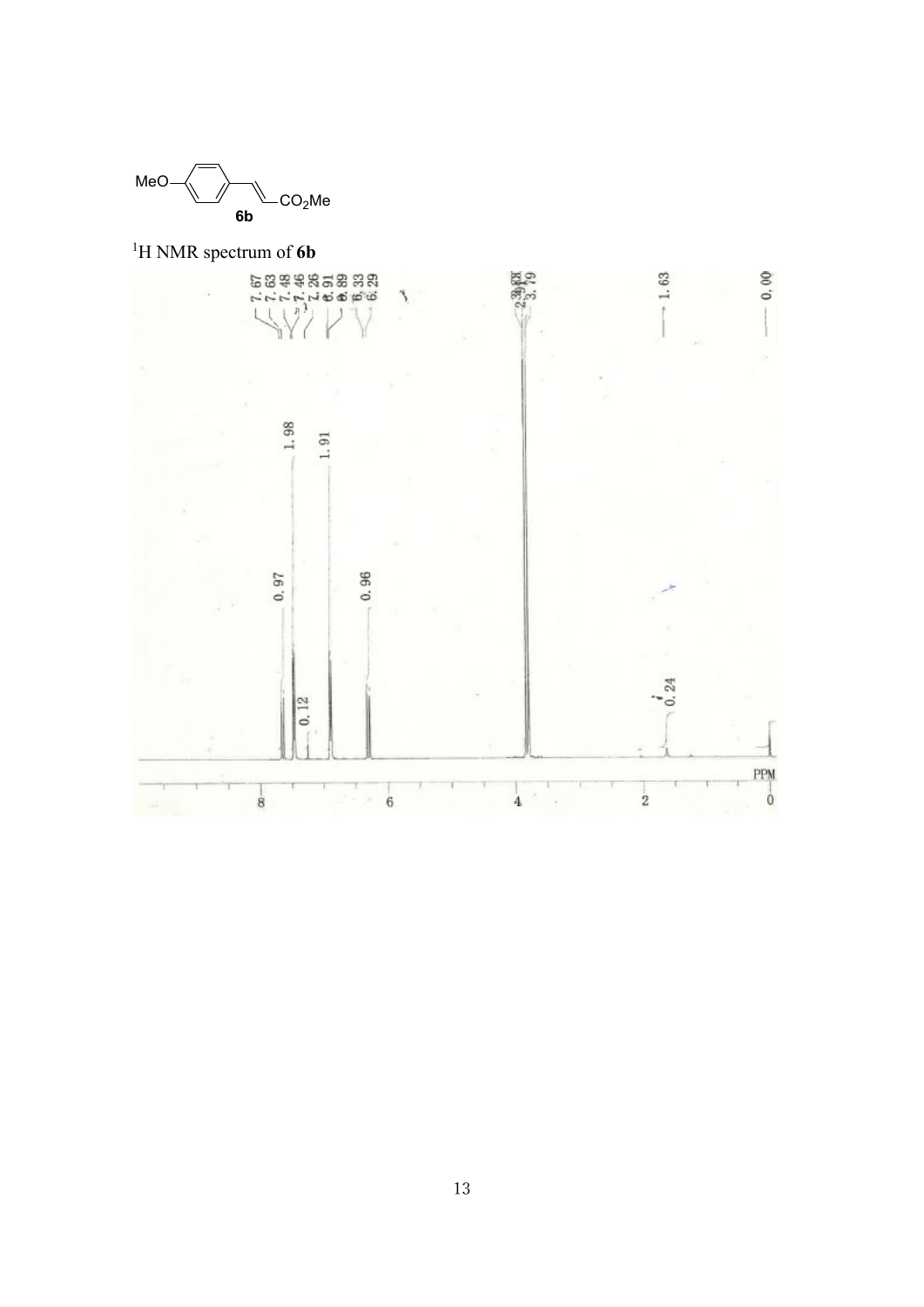C NMR spectrum of **6b**

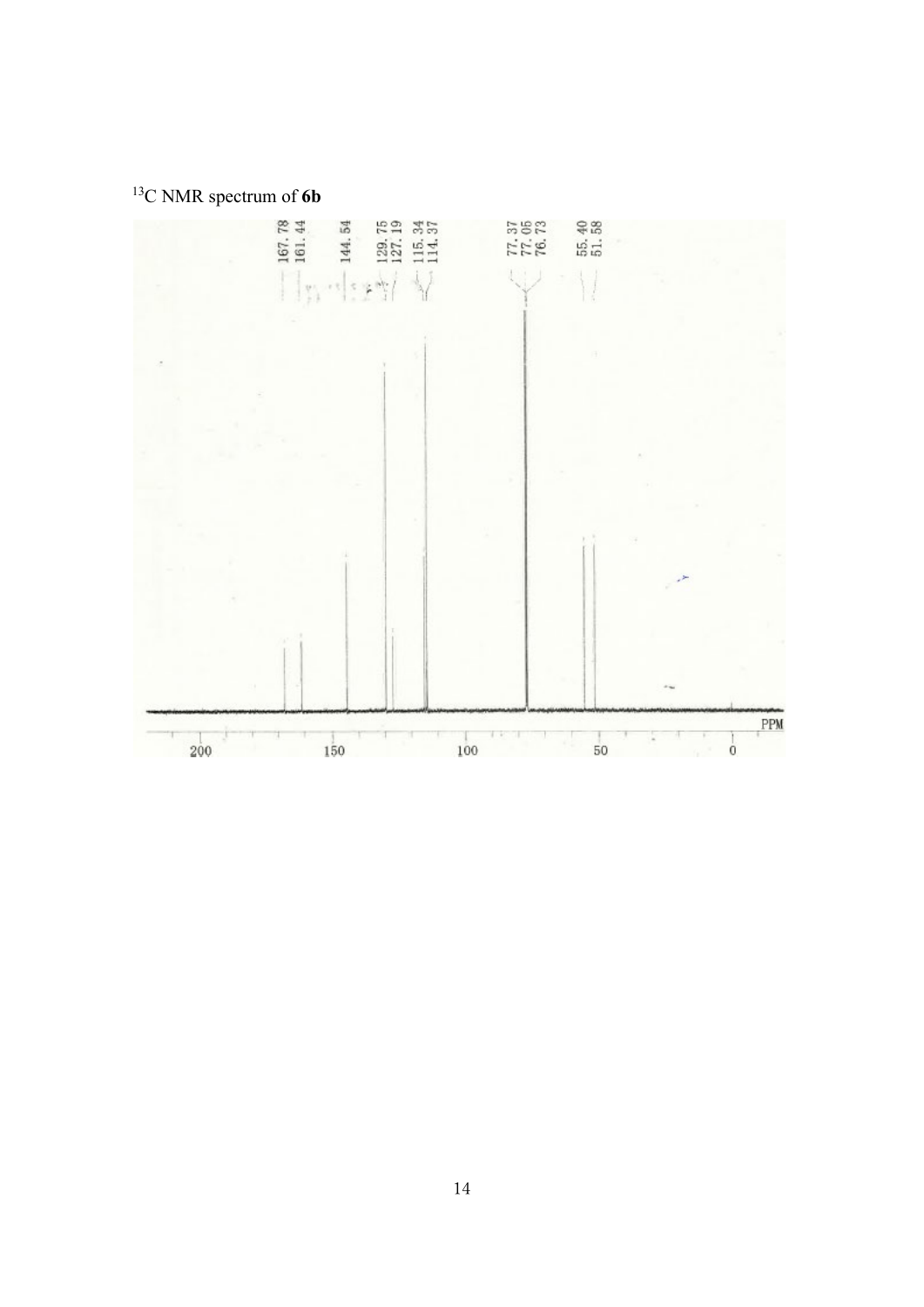

1 H NMR spectrum of **6c**

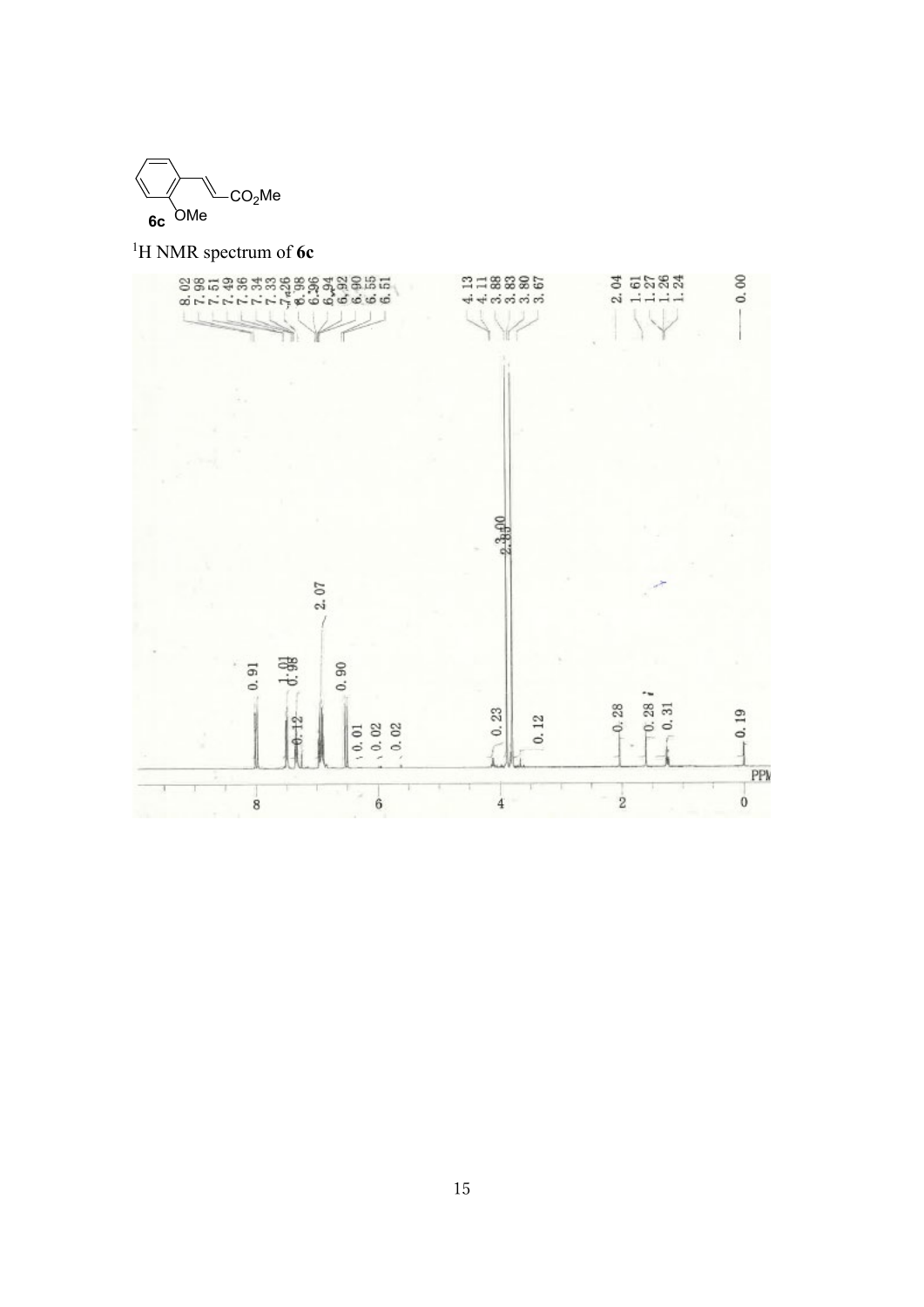

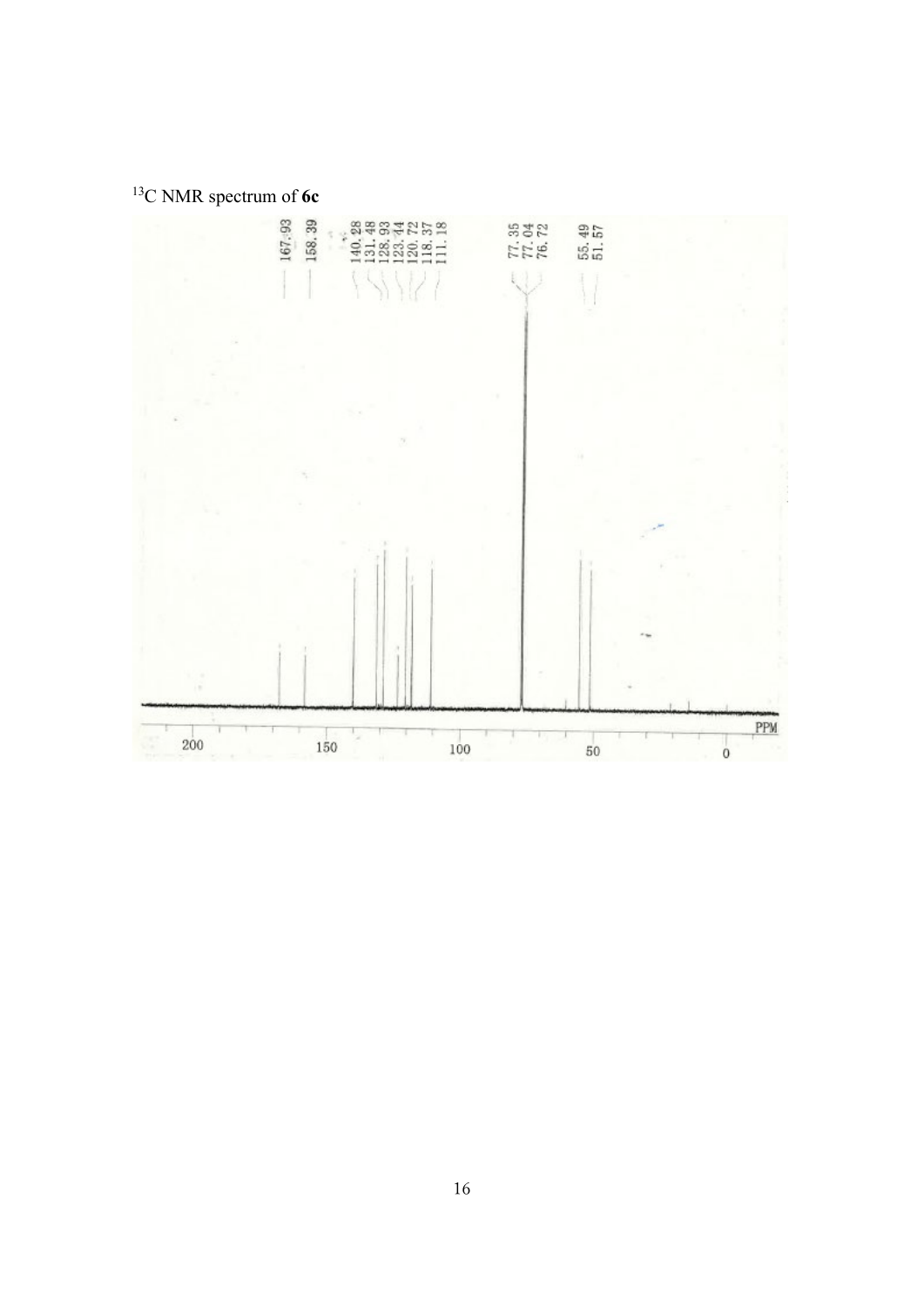

1 H NMR spectrum of **6d**